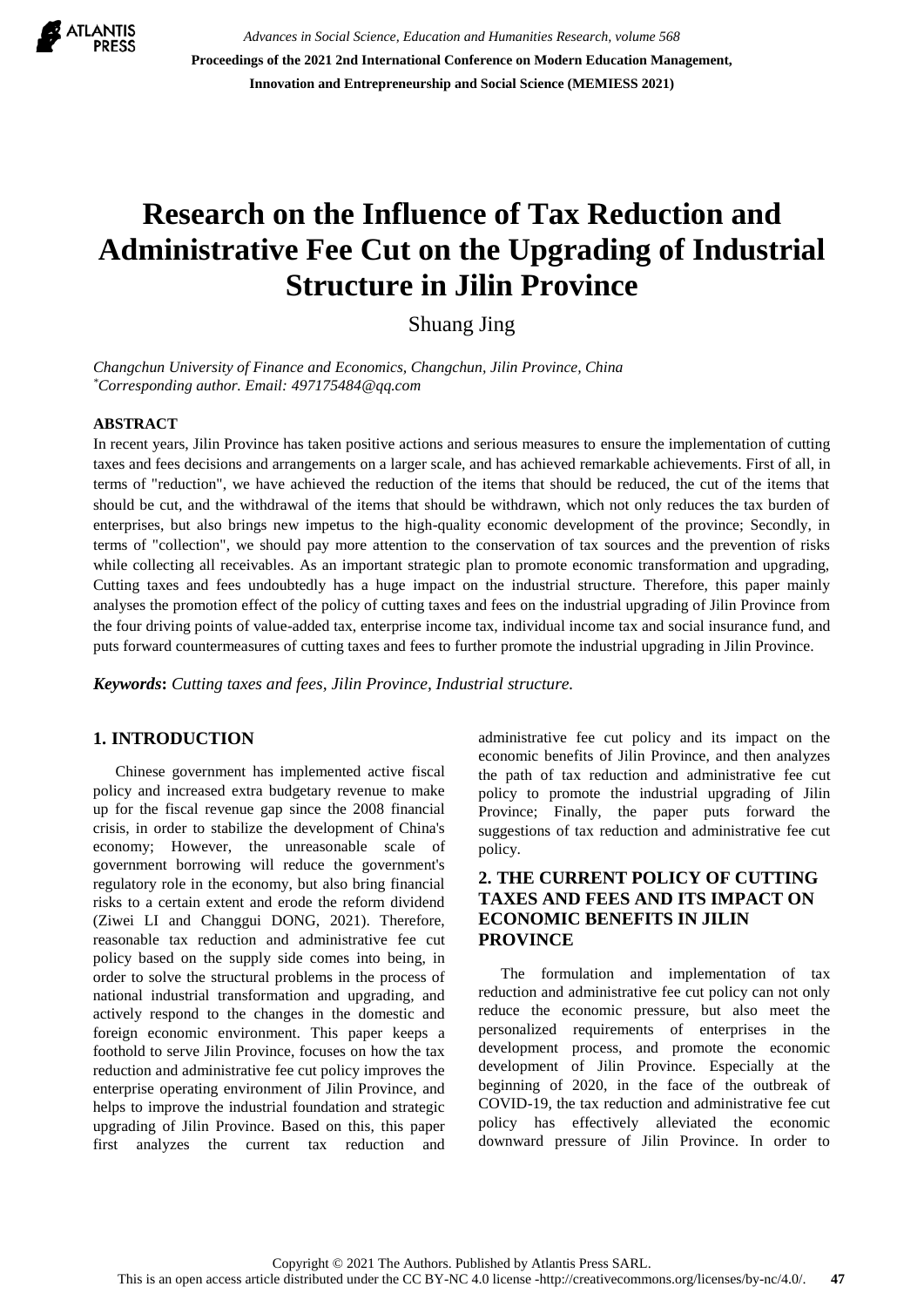actively respond to the impact of COVID-19, we have timely issued tax relief policies to support the development of the real economy, cultivate new momentum and serve small and medium-sized enterprises, which has alleviated the tax pressure on enterprises, effectively promoted social stability and brought about comprehensive economic recovery. According to the results of investigation and research, the tax authorities of Jilin Province have implemented various preferential tax policies during the outbreak of COVID-19 to help enterprises resume work and production. In the first quarter of 2020, the tax reduction and administrative fee cut of a total of RMB 3 billion have been achieved in the province.

#### *2.1.Value Added Tax Policy and its Effect*

Compared with the turnover tax, the tax on the value-added amount of goods and services circulation is conducive to promoting the cross regional flow of personnel, capital and technology, promoting the fine division of labor, and promoting the structural and strategic transformation of the industry.

For example, for Chang Guang Satellite Technology Co., Ltd., engaged in the high-tech industry, technological innovation is the core competitiveness, and a large amount of R & D investment is essential. A series of tax reduction and administrative fee cut policies enable enterprises to enjoy the dividend of real money, and promote innovation and development! Benefiting from the preferential policy of VAT rebate, Chang Guang Satellite shared RMB 10.41 million of VAT rebate in 2019 and RMB 6.8 million in 2020, which greatly alleviates the financial pressure of enterprises and provides strong support for technology research and development of enterprise. In addition, from April 1, 2019, the travel expenses of the company's employees meeting the policy requirements can also be included in the input tax for deduction, which reduces the company's taxable amount by RMB 300,000 and the cost of high-tech R & D and cultivation.

#### *2.2.Enterprise Income Tax Policy and its Effect*

The tax reduction and administrative fee cut measures for enterprise income tax mainly aim at several enterprises with obvious positive externalities, such as small and micro enterprises, high-tech enterprises, advanced technology service industries, pollution prevention and control and energy conservation and environmental protection enterprises.

For supporting small and micro enterprises, it is proposed to reduce the tax base and tax rate, and raise the recognition standard of annual taxable income to RMB 1 million, which fully reduces the tax burden of small and micro enterprises. For supporting high-tech industries, technologically advanced service industries, pollution prevention and control, energy conservation and environmental protection, a series of preferential policies, such as reducing tax rate to 15%, extending the period of loss carry-over and make-up, increasing the weighted deduction of R & D expenses, expanding the accelerated depreciation of fixed assets, and improving the deduction standard of staff education expenses, are conducive to the innovation and development of hightech enterprises.

For example, Jilin Connell Pharmaceutical Co., Ltd. is a comprehensive modern pharmaceutical enterprise, a key high-tech enterprise in Jilin City, and a key material production enterprise for epidemic prevention and control. During the outbreak of COVID-19, in order to support the epidemic prevention and control, the enterprise has purchased RMB 5.05 million disinfection cabinet and RMB 1.1685 million dispensing tank. According to the regulations of tax reduction and administrative fee cut on deduction of fixed assets, if the unit value of newly purchased equipment and appliances during the period from January 1, 2018 to December 31, 2020 does not exceed RMB 5 million, it is allowed to be included in the current cost at one time and deducted in the calculation of taxable income, and depreciation is not calculated by year; Meanwhile, the one-time deduction preferential of fixed assets can be enjoyed at the time of prepayment declaration. It has reduced the tax payable by more than RMB 900,000 for the enterprise.

#### *2.3.Individual Income Tax Policy and its Effect*

Measures for personal income tax reduction and administrative fee cut are mainly reflected in five aspects: tax collection mode, taxpayer judgment, tax rate type, expense deduction and tax collection and management.

In the aspect of tax collection, the mode of mixed tax collection is adopted, combining the income from wages and salaries, labor remuneration, manuscript remuneration and royalties into a category of income, and collecting taxes in the final settlement. Taking full account of the taxpayer's ability to pay taxes is conducive to the realization of tax equity. In the aspect of taxpayers, according to international practice, it is determined to shorten the residence time from 365 days to 183 days, which is conducive to the protection of national tax rights and interests. In terms of applicable tax rates, we should expand the tax rate range between middle and low-income groups, and effectively reduce the tax burden of middle and low-income groups. In terms of expense deduction, the amount of tax exemption is increased to RMB 5,000 per month and the added six special additional expense deductions will be conductive to alleviating the gap between the rich and the poor. In terms of tax collection and management, it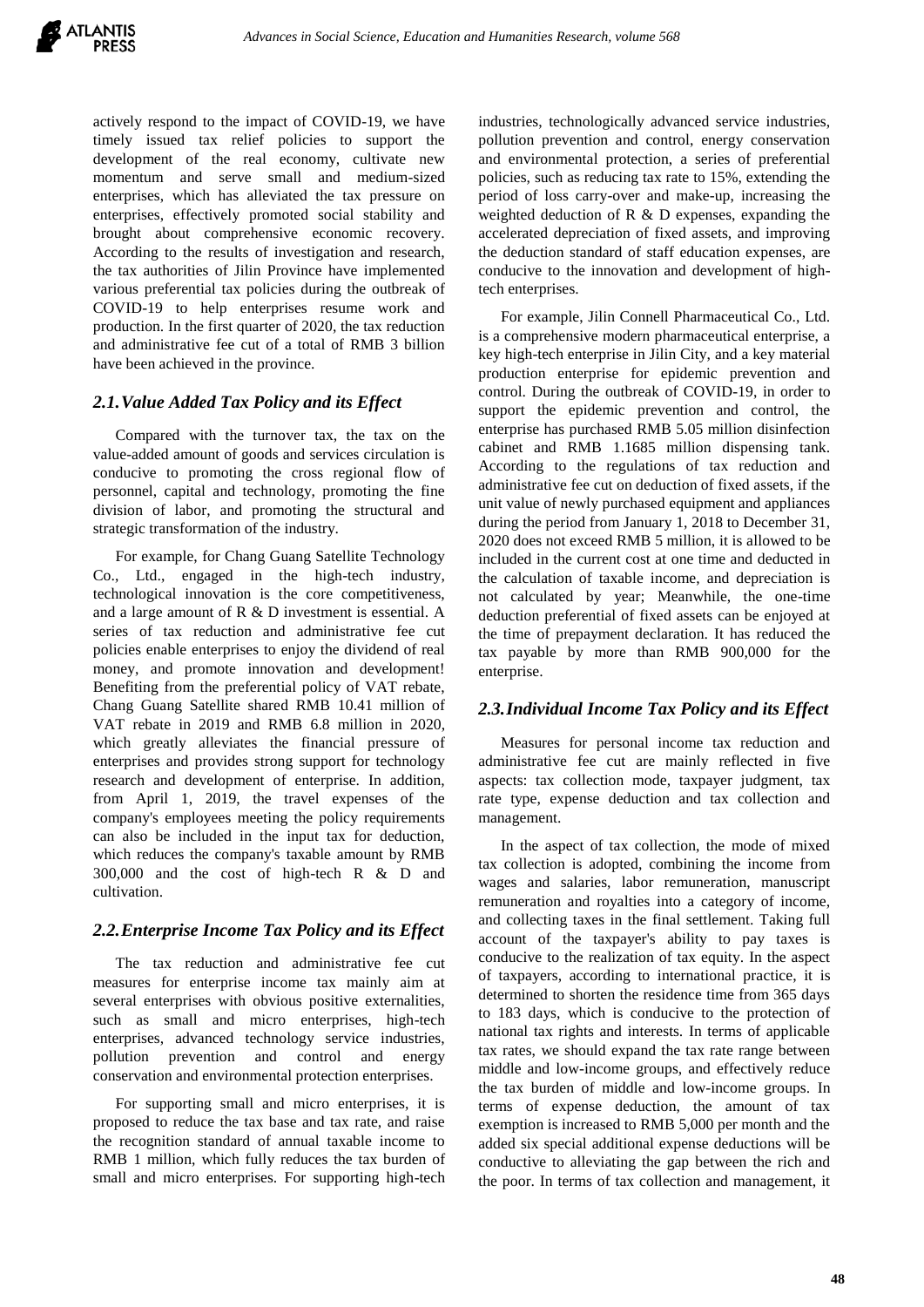is similar to the provisions on increase of anti-tax avoidance in enterprise income tax to safeguard the national tax rights and interests.

These tax reduction and administrative fee cut policies make all kinds of enterprises in Jilin Province feel the dividend of reform. For example, Chang Guang Satellite Company, a high-tech enterprise, has more than 400 employees, those with master's degree and doctor's degree accounting for about 80%. Based on the new personal income tax policy, the personal income tax burden of the company's employees has been greatly reduced. Up to now, the company has enjoyed nearly RMB 2 million of preferential treatment. Tax reduction and administrative fee cut will provide support for enterprises to retain high-end talents. And these talents are the inexhaustible power source of enterprise innovation.

#### *2.4.Social Insurance Policy and its Effect*

The social insurance tax reduction and administrative fee cut measures are mainly reflected in payment base based on the average wage of employees in urban units, to re-verify the upper and lower limits of individual social security payment base. Reduce the payment proportion of endowment insurance units at one time, and reduce the payment proportion of unemployment insurance and work-related injury insurance units in stages; Increase the central adjustment proportion of endowment insurance fund; the social security will be collected by the tax authorities.

From the data, we can see that by enjoying the staged reduction and cut policy on half reduction of basic endowment insurance, unemployment insurance, work-related injury insurance and medical insurance issued by Jilin Province, Chang Guang Satellite enterprise will enjoy about RMB 1,370,000 of social insurance reduction and cut and RMB 670,000 of medical insurance reduction and cut in the first quarter of 2020. It is estimated that they will enjoy about RMB 5,500,000 of social insurance reduction and cut and RMB 2,700,000 of medical insurance reduction and cut this year.

The continued implementation and implementation of the follow-up policies, as well as more tax reduction and administrative fee cut policies, will benefit enterprises and residents in Jilin Province, effectively reduce the burden of enterprises, stimulate production, promote consumption and employment, stimulate market and economic vitality, and restore stable economy.

#### **3. THE POLICY OF CUTTING TAXES AND FEES PROMOTES THE INDUSTRIAL UPGRADING IN JILIN PROVINCE**

At present, tax reduction and administrative fee cut policy mainly includes inclusive measures and structural measures. Inclusive tax reduction and administrative fee cut covers a wide range, and improves the profit margin of enterprises by reducing the operating costs of enterprise; the structural tax reduction and administrative fee cut are the result of the survival of the fittest by orderly guiding the rational allocation of industrial resources. As an old industrial base in Northeast China, Jilin Province plays an important role in revitalizing the national advanced manufacturing industry and undertaking the task of national food security (Wei DONG, Lin SHI, Wei SONG, 2014). This characteristic determines that the evolution law of industrial structure in Jilin Province must be unique, which is different from those of other provinces under the national overall framework. Therefore, this paper will analyze how tax reduction and administrative fee cut policy promotes the industrial upgrading of Jilin Province by three paths of promoting the upgrading of industrial factors, driving the development of advanced industries, and enhancing the market activity.

From the perspective of promoting the upgrading of industrial factors, the government can reduce taxes and charges on labor, capital, natural resources and other production factors by implementing tax reduction and administrative fee cut policy, relatively reducing the operating costs of enterprises, releasing the profit space of enterprises, and then guiding enterprises to have more surplus funds to innovate technology, enhance the added value of products and realize the value-added of industry. For example, in the first industry of Jilin Province, the emphasis is changed and laid on the improvement of deep processing capacity, realize the development of medium and high level grain products, and gradually make the transition from Jilin grain industry to market-oriented benefit industry;

From the perspective of driving the development of advanced industries, tax reduction and administrative fee cut can not only encourage enterprises to improve their independent R & D and improve innovation ability, but also support micro, small and medium-sized enterprises, help them break market monopoly and enhance survival ability. It can also provide leading enterprises with technical barriers with international competitive advantages, help them expand the upstream and downstream supporting industrial chain and upgrade industrial core technology. For example, the automobile industry in Jilin Province is developing in the forefront of the country, so we can focus on expanding the supporting system of spare parts in Jilin Province by the tax reduction and administrative fee cut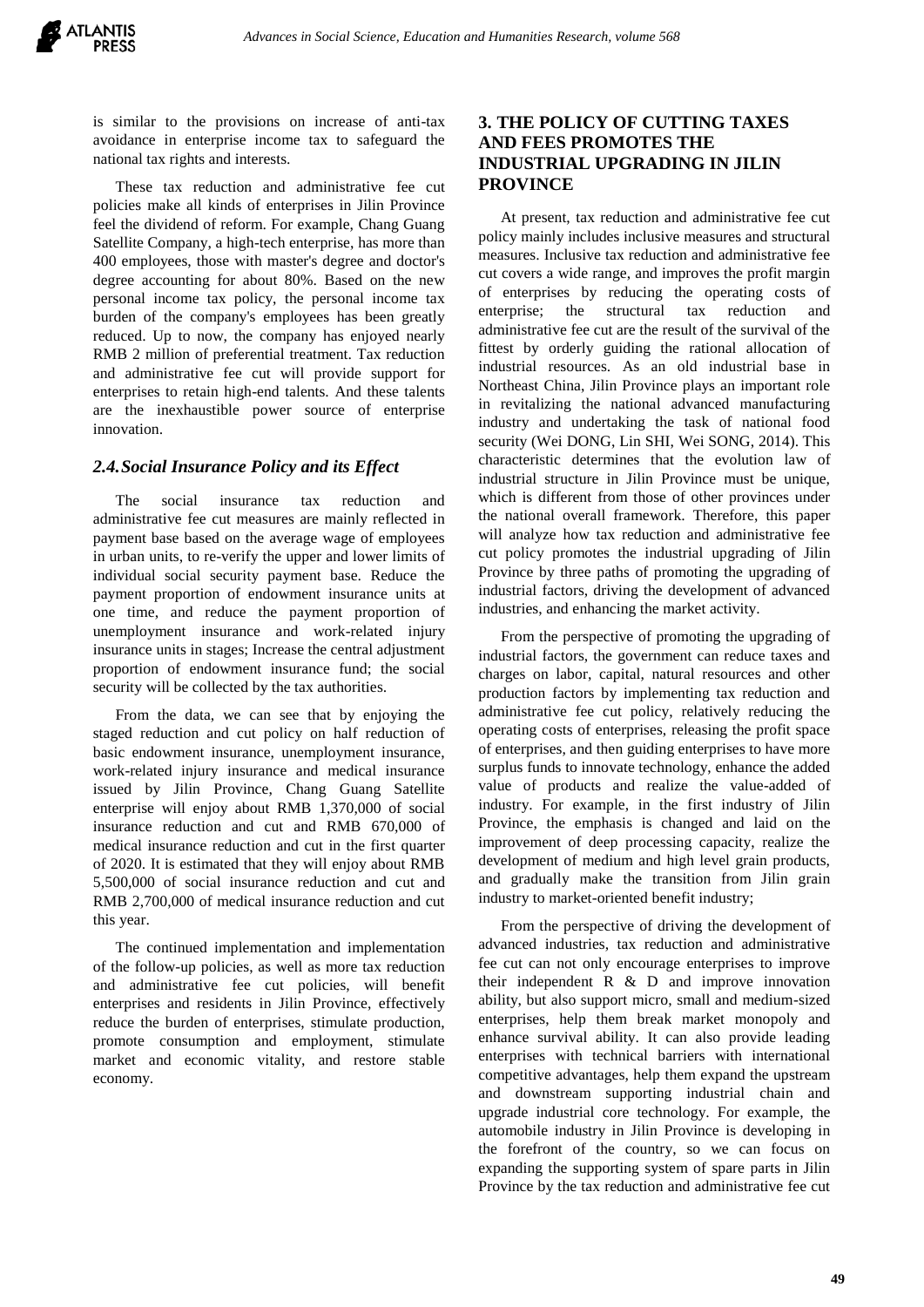policy, while the tertiary industry should focus on the development of production-oriented service industry, financial service industry and modern cultural industry with science and technology and education as the core as the strategic leading industry in Jilin Province.

From the perspective of strengthening market activity, tax reduction and administrative fee cut can balance market power, improve business environment for micro, small and medium-sized enterprises, improve competitive vitality of micro, small and medium-sized enterprises, let micro, small and medium-sized enterprises feel the government dividend and maintain the competition pattern within and among industries. At present, the wage level of Jilin Province rounds out the list in the country, which is not commensurate with the GDP ranking. The task of improving people's livelihood is more challenging than other provinces. It must be taken into account in adjusting the industrial structure. However, micro, small and medium-sized enterprises naturally have the advantage of absorbing the majority of employment. Therefore, reducing the tax burden for small, medium and micro enterprises not only has an obvious driving force for their own development, but also helps the social stability of Jilin Province.

### **4. SUGGESTIONS ON CUTTING TAXES AND FEES TO PROMOTE THE UPGRADING OF INDUSTRIAL STRUCTURE IN JILIN PROVINCE**

#### *4.1. Improve the Tax System Reform and Help Build the Development Pattern*

First of all, in terms of value-added tax, the reform of changing three levels into two levels (Ce LIANG, 2021) should be promoted as soon as possible, so as to give full play to the neutral regulation role of valueadded tax on the market and reduce interference. Secondly, we should adjust the tax structure, increase the proportion of enterprise income tax, and reasonably formulate preferential measures of enterprise income tax, such as tax base preferential or tax rate preferential, on the premise of ensuring the government revenue, so as to let enterprises go to the battle-front without any burden and drive the optimization and upgrading of industrial structure. Thirdly, we should speed up the reform of personal income tax, transfer from the current mixed collection mode to the comprehensive collection mode, adopt the family declaration system, fully consider the taxpayer's ability to pay taxes, and shorten the gap between the rich and the poor. Finally, we should unify the social insurance fund as soon as possible, and establish the multi-level social security system combining social horizontal mutual aid and individual vertical security.

# *4.2.Accelerating the Tax Informatization Construction and Help Enterprises Develop in High Quality*

Jilin Province should closely follow the pace of national reform, introduce and implement policies and regulations, continue to deepen the reform of "simplifying procedures, decentralizing powers, enhancing supervision and optimizing public services" (Jing ZHANG, 2021), steadily implement the invoice electronization reform, promote the mature and stable development of informatization construction, give full play to the advantages of VAT invoice and other tax big data, and further improve the data service ability for the whole province. In addition, we should crack down on tax related illegal activities of "fake enterprises", "fake exports" and "fake declaration" at a higher level and in a wider field, and accelerate the realization of tax related data sharing by multiple departments. 2021 is the first year of the "14th Five-Year Plan". The tax authorities of Jilin Province should continue to optimize the mechanism and practice of promoting the direct provision of policy dividend to the market subject, pay attention to the preferential tax policies well targeted to high-tech enterprises and talents, and need to solve the problem of "bottleneck" core technology being independent and controllable, which restricts the highquality development of our country.

#### **5. CONCLUSIONS**

Under the impact of the epidemic situation, the policy of cutting taxes and fees is like timely rain, helping all industries in Jilin Province to tide over difficulties, allowing enterprises to enjoy the benefits of national policies, and opening up a new market for industrial upgrading in Jilin Province. However, although the policy of cutting taxes and fees has a remarkable effect, alleviating the pressure of economic downturn in Jilin Province, alleviating the financial pressure of enterprises, maintaining employment, and effectively promoting social stability and economic recovery, there are still some problems. In the future reform, how to serve the local economic construction using the concept of modern tax governance and big data and how to promote industrial innovation and upgrading using tax means will become the top priority of Jilin Province's tax governance in the "14th Five-Year Plan" period.

#### **ACKNOWLEDGMENTS**

This paper is the staged achievement of Humanities and Social Sciences Research Project of the Education Department of Jilin Province in 2021, "Research on Economic Benefit of Jilin Province Tax Reduction and Administrative Fee Cut Policy" (Contract No.: